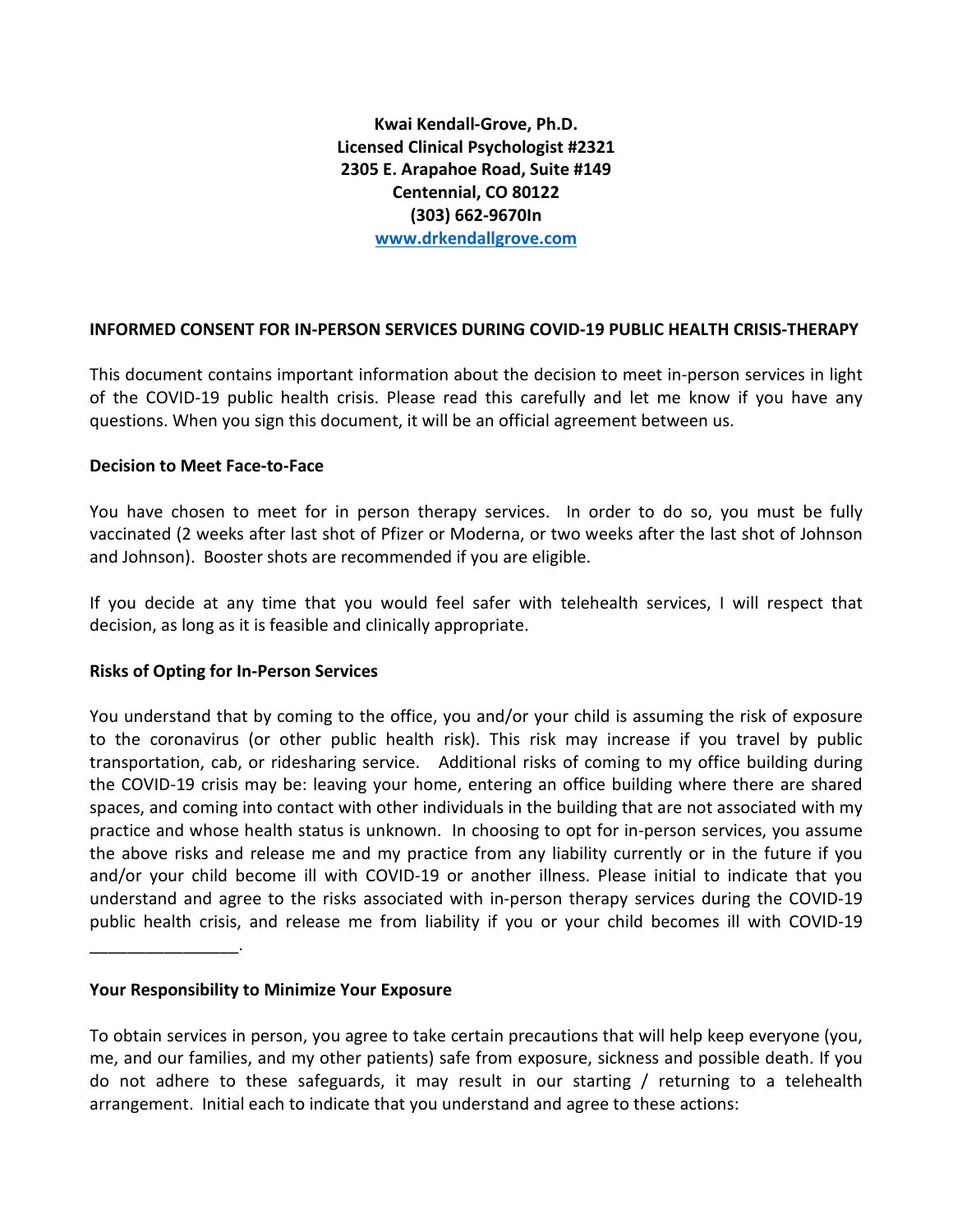- You will only keep your in-person appointment if you are symptom free.
- You will adhere to the safe social distancing precautions I have set up in the waiting room and therapy room (6 feet apart). For example, you won't move chairs or sit in a different location other than where I indicate maintains good social distancing for our appointment.
- You can choose to wear a mask in all areas of the office. I will be wearing a mask during our sessions. I have masks in my waiting room if you feel more comfortable wearing a mask during our sessions.
- You will wear a mask in common areas of my building, as currently required by local ordinances.
- You will keep a distance of 6 feet and there will be no physical contact (e.g. no shaking hands) with me before, during, and after our appointment.
- You will do your best to avoid touching surfaces in my waiting room and therapy office other than the seating area.
- If you are bringing your child in for an appointment with me, you will make sure that your child follows all of these sanitation and social distancing protocols.
- If you or a family member has a job that exposes you to other people who are infected with COVID-19, you will immediately let me know.
- If your commute or other responsibilities or activities put you in close contact with others (beyond your family) with COVID-19, you will let me know.
- If a resident of your home tests positive for COVID-19, you will immediately let me know and we will either cancel the appointment or switch the appointment to Telehealth.

I may change the above expectations of your responsibilities if additional local, state or federal orders or guidelines are published. If that happens, we will discuss any necessary changes.

# **My Commitment to Minimize Exposure**

\_\_\_\_\_\_\_\_\_\_\_\_\_\_\_\_\_\_\_

\_\_\_\_\_\_\_\_\_\_\_\_\_\_\_\_

My practice has taken steps to reduce the risk of spreading COVID-19 within the office and I will post these efforts in my office. Please let me know if you have questions about the efforts listed below.

# **Office Safety Precautions in Effect During the Pandemic**

My office is taking the following precautions to protect our patients and help slow the spread of COVID-19.

- Office seating in the waiting room and in the therapy rooms has been arranged to ensure appropriate physical distancing. I will advise you of where to sit once you enter the therapy office in order to maintain good social distance (6 feet or more). Additionally, furniture has been removed from my office to minimize the number of hard/touchable surfaces, reducing the risk of COVID-19 on surfaces in my office.
- I will wear a mask during your therapy session or initial consultation.
- I will maintain safe distancing.
- Hand sanitizer that contains at least 60% alcohol is available in the waiting room and the therapy office for your and my use.